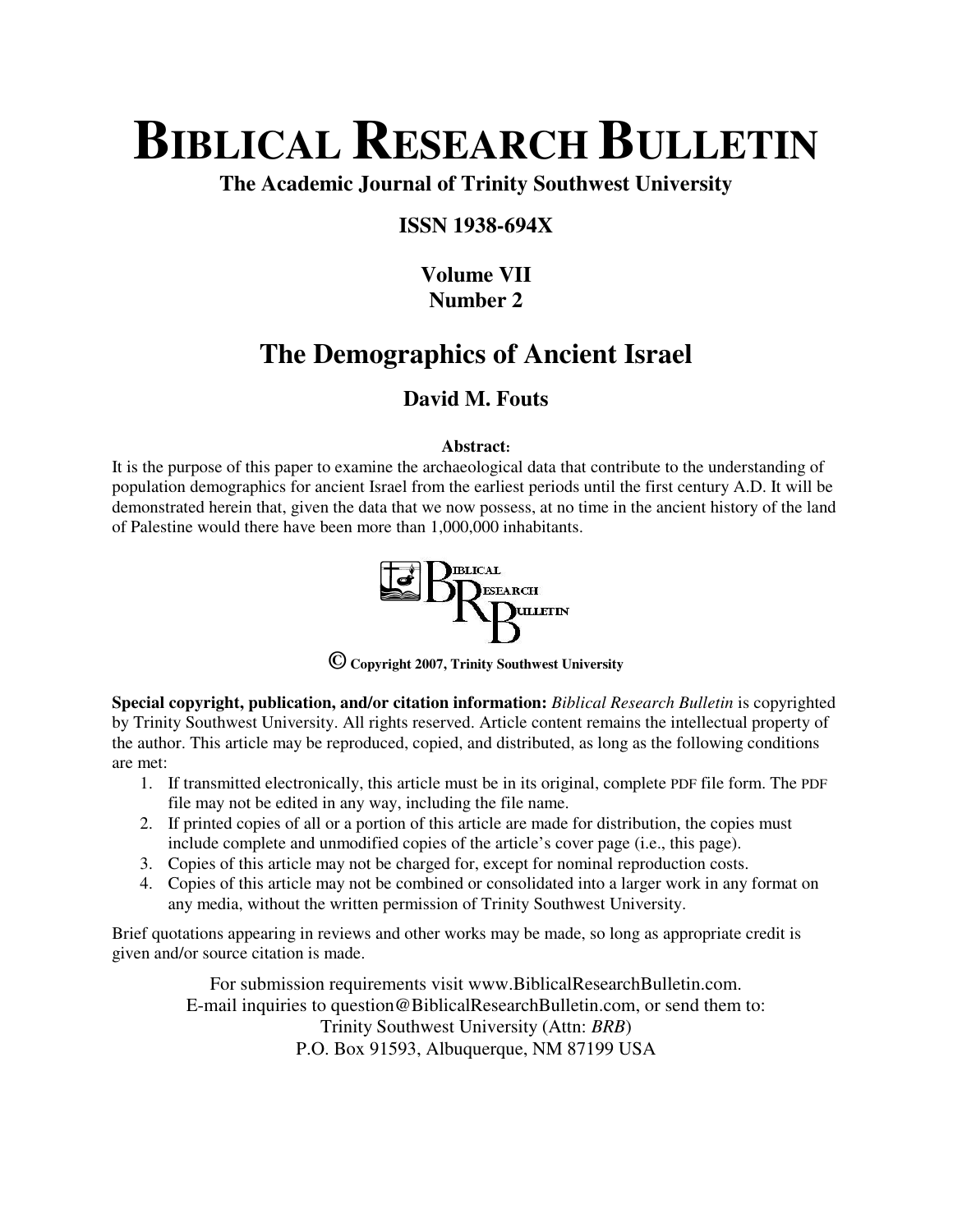# **The Demographics of Ancient Israel**

#### **David M. Fouts**

Independent Scholar, Dayton, TN; Research Professor of Hebrew and Old Testament, Trinity Southwest University

It is the purpose of this paper to examine the archaeological data that contribute to the understanding of population demographics for ancient Israel from the earliest periods until the first century A.D. It will be demonstrated herein that, given the data that we now possess, at no time in the ancient history of the land of Palestine would there have been more than 1,000,000 inhabitants. One may compare this figure with the extrapolations offered for the size of Israel based on the census totals of military strength at the Exodus (603,550 in Numbers 1, 2), at the Conquest (601,730 in Numbers 26), or during the Monarchy (1.3 million in 2 Samuel 24; 1.57 million in 1 Chronicles 21). The totals offered there extrapolate to a populace of 2.5-3 million at the Exodus and the Conquest, and about  $5,000,000$  during the reign of David.<sup>1</sup> The census totals therefore may have to be understood as something different from an accounting which reflects actual totals. If the numbers of the censuses are not meant to be seen as reflecting actual totals, but rather have some other literary significance, it may be that other similarly large numbers of the Old Testament likewise have literary significance apart from reflecting actual totals.<sup>2</sup>

Demographic studies based on archaeological discoveries in ancient Israel have been conducted primarily over the past three decades.<sup>3</sup> While the results of such pursuits are certainly open to debate, inasmuch as the data may be interpreted variously (and the authors of the studies are quick to point this out), those results may not be far from the actual circumstances that existed in ancient Israel. The present writer is quick to mention that not all the archaeological data are in (most of the studies to date have been limited either chronologically and/or geographically), and that subsequent discoveries may produce conclusions that differ from the results of this paper. However, two factors mitigate this position. First, one doubts that the demographers involved hold a hidden agenda against biblical teaching on the subject, though that might be at least possible. Second, the physical artifactual evidence which does remain is overwhelmingly supportive of a population considerably smaller than that suggested by taking

<sup>&</sup>lt;sup>1</sup> With regards to the first census, Unger saw "at least two million" (M. F. Unger, *Unger's Commentary of the Old Testament*, Moody, 1981, I:187). Merrill said "With women and children the total must have reached several million…" (E. H. Merrill, "Numbers," in the *Bible Knowledge Commentary*, I:237); Wenham reminds us that the census totals as given would yield "two million" (G. J. Wenham, *Numbers*, TOTC, ed. by D.J. Wiseman, Inter-Varsity Press, 1981, 61). Allen, before opting for numerical hyperbole, states: "This large army of men conscripted for the army suggests a population for the entire community in excess (perhaps considerably in excess) of 2 million people" (R. B. Allen, "Numbers," in the *Expositor's Bible Commentary*, ed. by F. E. Gaebelein, Zondervan, 1990, 2:710 cf. 2:686).

 $2<sup>2</sup>$  I presented the idea of numerical hyperbole for this "other literary significance" at the 1991 national ETS meetings in Kansas City and again in 1995 in Philadelphia, the latter of which effort was published in D. M. Fouts, "A Defense of the Hyperbolic Interpretation of Large Numbers in the Old Testament," *JETS* 40(1997) 377-387. The discussion of demographic issues was somewhat truncated in that work. Hopefully, this paper will make up for that shortcoming.

<sup>&</sup>lt;sup>3</sup> For information concerning earlier population analyses conducted prior to the last 3 decades, see I. Finkelstein, "A Few Notes of Demographic Data from Recent Generations and Ethnoarchaeology," *Palestine Exploration Quarterly* 122 (1990) 47-52.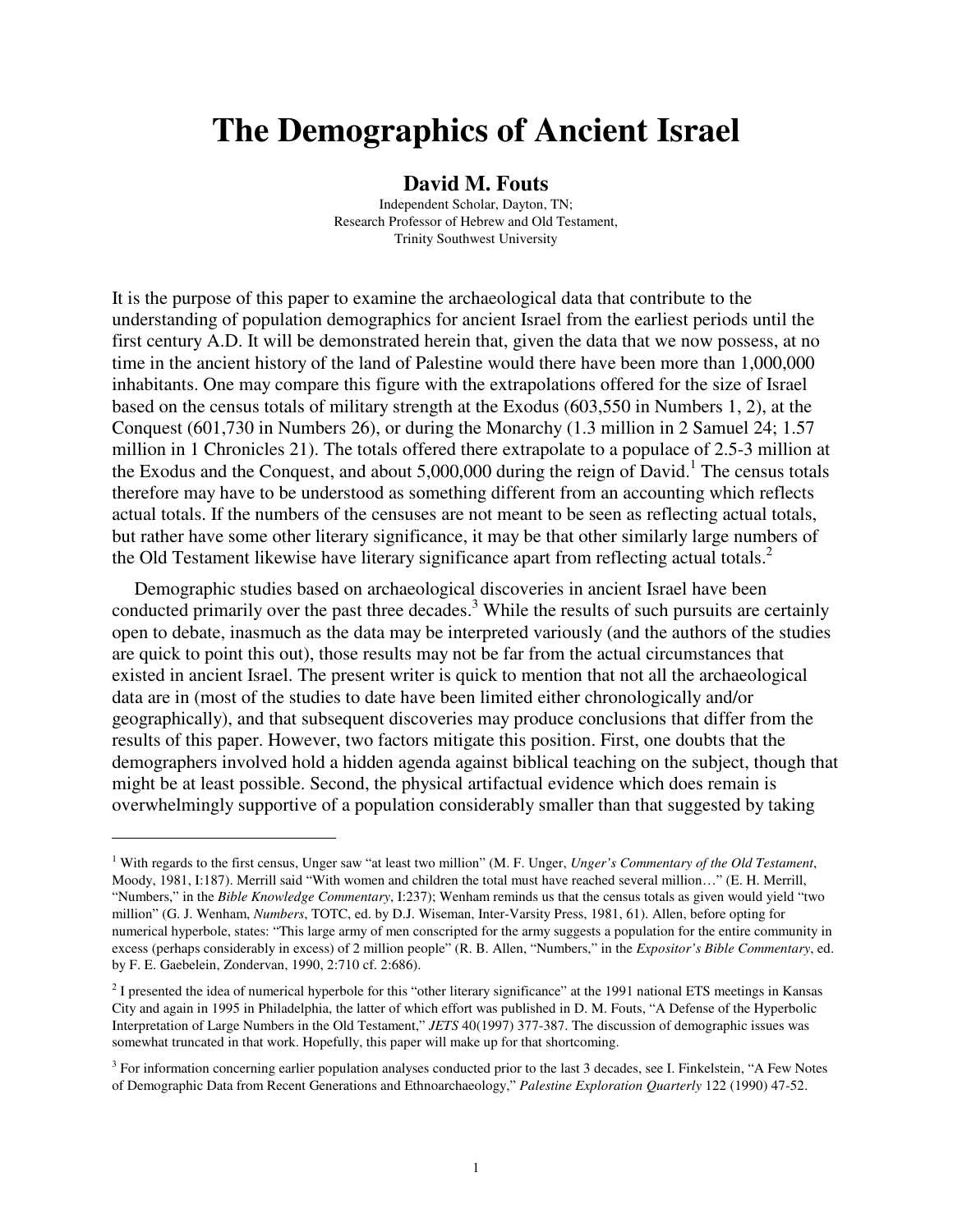the biblical census numbers at face value. This paper will review the methods and the results of these demographic studies in order to postulate a maximum number of population which the land of Palestine could support at a given time during the biblical period.

# **DEMOGRAPHIC METHODOLOGY**

Numerous methods to estimate the populations of ancient cities and nations have been proposed by scholars involved in archaeological and demographic research in the ancient Near East. The methods discussed below differ and any given proponent at times finds fault with differing methods. However, it is noteworthy that the totals of all modern demographic studies are consistently lower for all periods of Israel's history than that which is suggested by taking the census figures of the Old Testament at face value. The primary methods are discussed below.

# **Available Water Supplies**

The premier study in English which concentrates on measuring the population of ancient Jerusalem alone on the basis of available water supplies is that of Wilkinson.<sup>4</sup> One must agree that available water supply does indeed play an important part in sustaining a certain population over lengthy periods of time. By a thorough study of the archaeological data concerning various spring fed pools and aqueducts, he concludes that the population of ancient Jerusalem ranged from 2,500 in David's time to a high of 76,130 in the time of Herod Agrippa.<sup>5</sup> Wilkinson derives his population figures on an average consumption of 20 liters per person per day, a figure which is based on the amount of water from the systems he studied.<sup>6</sup>He qualifies this by suggesting that cisterns could have stored up to perhaps 50% of the rain-water, providing a more reasonable daily consumption.<sup>7</sup> One may assume for the sake of argument that his estimate is wrong and that total consumption was less than his suggested 20 liters per person per day, say only 10 liters. This would allow for a doubling of his figures from a low of about 5,000 in David's time to a high of about 152,000 in Agrippa's.<sup>8</sup> On the other hand, raising the estimated daily consumption would reduce the feasible population figures proportionately. Estimating population size by this method has been questioned by Broshi for these same reasons:

Le principal inconvénient de cette méthode est qu'elle ne peut que donner approximativement le nombre maximum d'habitants et cela à la condition qu'on connaisse la consommation moyenne d'eau par jour et la quantité totale d'eau disponible. Il va sans dire que ces deux conditions sont très difficiles à réaliser. La premiere donnee est meme presque impossible à obtenir, car on n'a aucun moyen d'arriver à connaitre la consommation journaliere d'eau, meme approximativement, l'écart etant trop grand, de 3 litres par personne dans certaines localités du Liban, à 363 aux États-Unis.<sup>9</sup>

<sup>4</sup> J. Wilkinson, "Ancient Jerusalem: Its Water Supply and Population," *PEQ* 106 (1974) 33-51. A similar but shorter study has been conducted by N. Rosenan for the city of Arad (N. Rosenan, "A Note on the Water Storage and Size of Population," in *Early Arad,* edited by R. Amiran {Jerusalem: The Israel Exploration Society, 1978}, 14).

<sup>5</sup> Wilkinson, "Ancient Jerusalem," 50.

<sup>6</sup> Ibid. 47.

 $<sup>7</sup>$  Ibid.., 48-49.</sup>

<sup>&</sup>lt;sup>8</sup> These figures are still too small to support the large numbers of population suggested by the census of David.

<sup>9</sup> M. Broshi, "La Population de l'ancienne Jerusalem," *RB* 82 (1975) 7.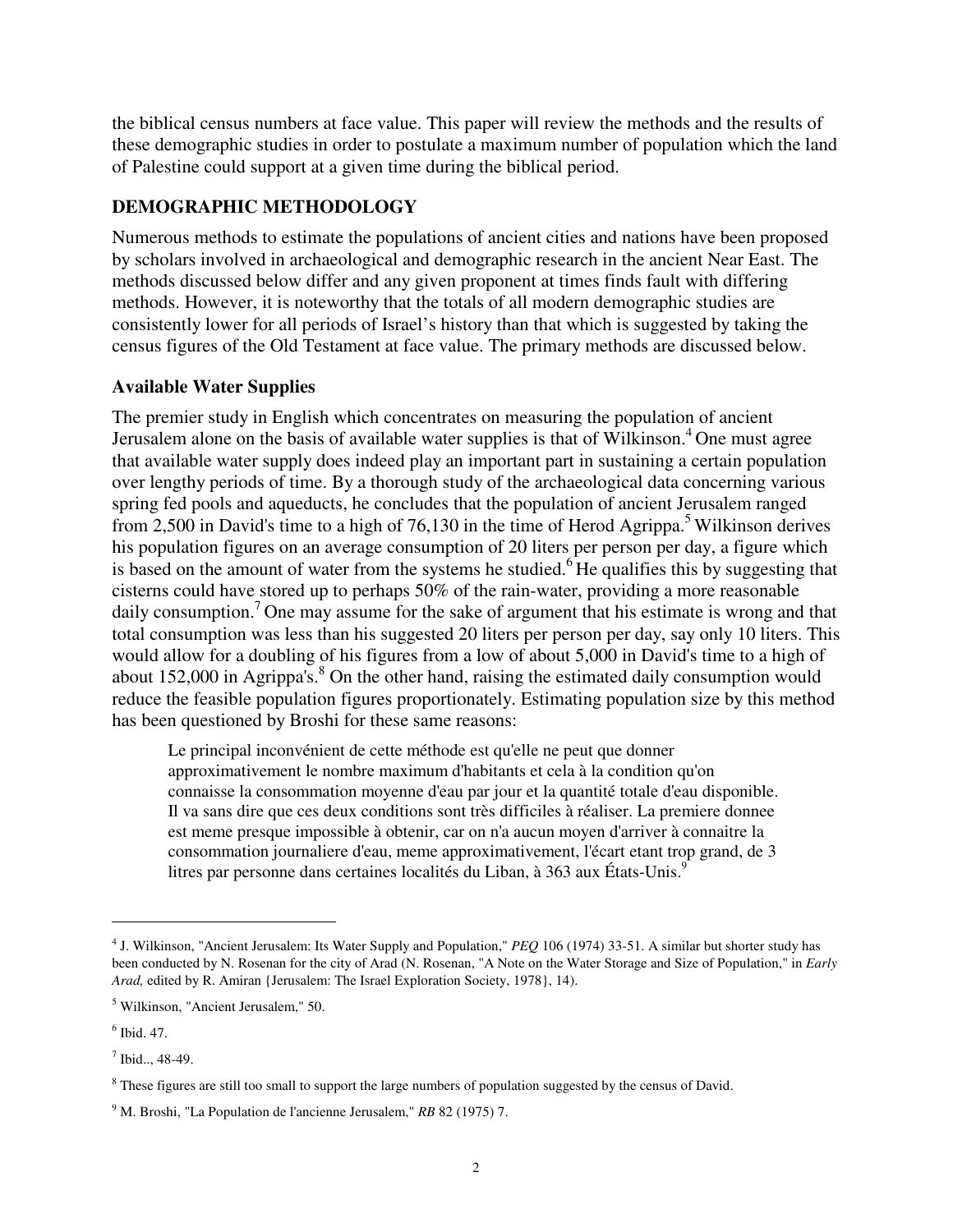It is because of these problems that Broshi offers a differing method to determine population figures. This method is discussed below.

#### **Urban Areas and Population Densities**

Broshi offers what he considers to be the most viable method of estimating past populations of Jerusalem by calculating a *density coefficient* which is to be multiplied by the surface area of the city at a given time in its history.<sup>10</sup> Density factors include the size of dwellings, the average size of families, the number of slaves, and urban area devoted to public usages. This coefficient Broshi sees as 40 persons per dunam.<sup>11</sup> Though he is skeptical of the methodology of Wilkinson (see above), his results are surprisingly similar to Wiikinson's at several points.<sup>12</sup> This fact may actually serve to validate each of the two methods above as adequate estimators of early populations.

The method of Broshi has proven to be one of the most widely used methods, and was selected by Shiloh for his study of Iron Age Palestine.<sup>13</sup> Making the assumption that there were 60 Iron Age settlements with an average area of 50 dunams each, Shiloh suggests that the urban population of the era was 150,000, with the rural population somewhat larger.<sup>14</sup> The total would have been less than  $1,000,000$ .<sup>15</sup> If this figure is correct, or even close to correct, then the numbers recorded in the census of King David (2 Samuel 24/1 Chronicles 21) may have a significance other than an actual accounting of the mustered army.

#### **Other Methods**

Other methods to estimate the populations of ancient cities and nations include the use of tax lists,<sup>16</sup> refugee lists,<sup>17</sup> available roof space,<sup>18</sup> analogy with present population,<sup>19</sup> and the maximum agricultural production of a given region, $20$  among others. These methods all have their proponents and opponents, and all may be less reliable than the area/density coefficient method

l

 $14$  Shiloh, 32.

 $15$  Ibid.

<sup>16</sup> J. E. Packer, "Housing and Population in Imperial Ostia and Rome," *Journal of Roman Studies* 57(1967) 80-89.

<sup>17</sup> Cf. J. T. Milik, La *topographie de Jerusalem vers la fin de l'epoque byzantine*, Melanges de l<sup>1</sup>Universite St Joseph 37, (Beyrouth: Imprimerie Catholique, 1961), 133.

<sup>18</sup> R. Naroll, "Floor Area and Settlement Population," *American Antiquity 27* (1962) 587-89. This method is confirmed as viable by I. Finkelstein, "A Few Notes on Demographic Data from Recent Generations and Ethnoarchaeology," *PEQ* 122 (1990) 47-52.

 $19$  A. Lucas, "The Number of Israelites at the Exodus," PEO 76 (1944) 164-68. For this method in other lands, see W. M. Sumner, "Estimating Population by Analogy: An Example," in *Ethnoarchaeology: Implications of Ethnography for Archaeology,* edited by C. Kramer (New York: Columbia University Press, 1979) 164-74.

 $10$  Broshi, 6.

<sup>&</sup>lt;sup>11</sup> Ibid. One dunam  $1,000 \text{ m}^2 = 1/10 \text{ hectare}.$ 

<sup>&</sup>lt;sup>12</sup> For instance, he estimates the population of Jerusalem under David to be 2,000 and under Herod Agrippa to be 82,500 (page 13).

 $13$  Y. Shiloh, "The Population of Iron Age Palestine in the Light of a Sample Analysis of Urban Plans, Areas, and Population Density," *BASOR 239* (1980) 25-35. Shiloh adopts this method despite the pitfalls he mentions on page 26.

<sup>20</sup> M. Broshi, "The Population of Western Palestine in the Roman-Byzantine Period," *BASOR* 236 (1979) 6-7.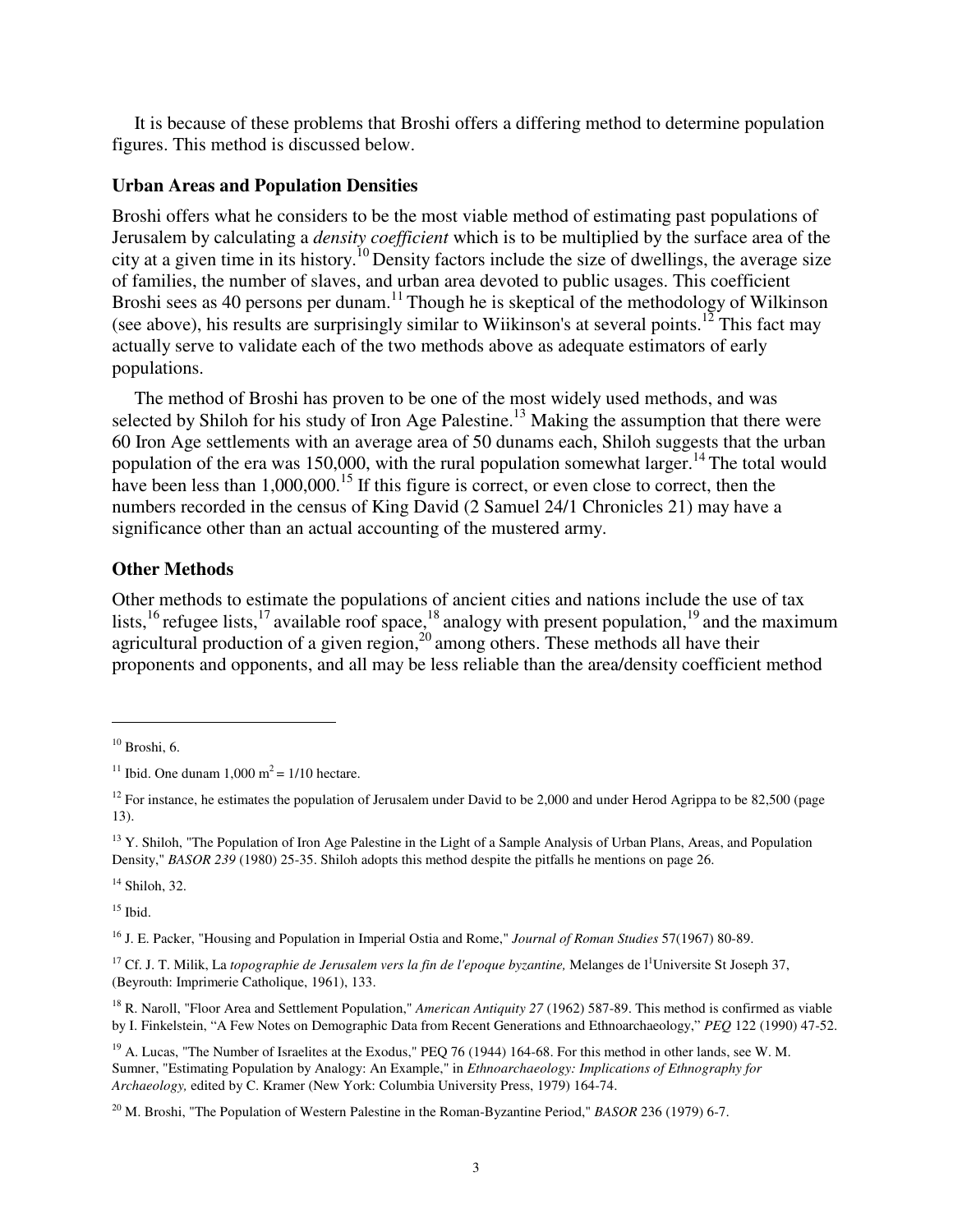described above.<sup>21</sup>

# **DIACHRONIC, SYNCHRONIC DIACHRONIC, AND SYNCHRONIC ANALYSES**

# **The Chalcolithic Period** (ca. 4000-3100 B.C.)<sup>22</sup>

Two published studies which pertain to the population of the Chalcolithic Period are covered here.<sup>23</sup> The study of Gophna and Portugali, which they claim is the first to be done for the coastal plain in this time period, is therefore geographically limited.<sup>24</sup> This is described in the article:

The study area (figs. 1-8) includes the regions of the Carmel coast, the Sharon plain, and Philistia. It stretches from the northern edge of the Mt. Carmel ridge (Haifa) to Nahal Besor in the south, northwest of Beer-sheva, and from the coastline in the west to the Samarian and Judean foothills in the east. It covers about 25 percent of western Palestine/Israel, excluding the Negev. The northern part of the area has a humid, Mediterranean climate; in the south it gradually changes to semiarid, Irano-Turanian.<sup>25</sup>

The authors studied each of the known settlements of the era (apart from those which are now submerged) and calculated the population on the basis of three density coefficients, $26$  each inversely proportional to settlement size. They "estimate a population of 8576 for the Chalcolithic period."<sup>27</sup>

Assuming for the sake of argument that this figure 8576 represents 25% of the total population of the time, $^{28}$  the total for the entire western Palestine/Israel of the Chalcolithic age would approximate 34,300. This figure may be lessened somewhat if the authors are correct in their assessment that "during the Chalcolithic period, the southern coastal plain was probably the more densely populated region in Palestine."<sup>29</sup>

 $25$  Ibid.

l

<sup>&</sup>lt;sup>21</sup> Shiloh, "The Population of Iron Age Palestine," 26-27, discusses reasons for not accepting these other methods.

 $^{22}$  For the most part, dates are taken from the demographic studies themselves, with supplemental data provided by W. W. Hallo and W. K. Simpson, *The Ancient Near East: A History* (New York: Harcourt, Brace, Jovanovich, 1971).

<sup>&</sup>lt;sup>23</sup> R. Gophna and J. Portugali, "Settlement and Demographic Processes in Israel's Coastal Plain from the Chalcolithic to the Middle Bronze Age," *BASOR* 269 (1988)11-28; I. Finkelstein and R. Gophna, "Settlement, Demographic, and Economic Patterns in the Highlands of Palestine in the Chalcolithic and Early Bronze Periods and the Beginnings of Urbanism," *BASOR* 289 (1993) 1-22.

<sup>&</sup>lt;sup>24</sup> Gophna and Portugali, 12.

 $^{26}$  For a good discussion of differing density coefficients suggested by various scholars, see Broshi, La population de l'ancienne Jerusalem," 6-7; or M. Broshi and R. Gophna, "The Settlements and Population of Palestine during the Early Bronze Age II-III," *BASOR* 253 (1984)41-42. For the most part, the density coefficient in ancient cities was 40-50 persons per dunam. Unwalled cities of the Chalcolithic era may vary considerably from this figure.

 $27$  Gophna and Portugali, "Settlement and Demographic Processes," 13.

<sup>&</sup>lt;sup>28</sup> This model of 25% is based on the relative size of the described coastal area proportionate to the land as a whole. It is intended to be a model only for the purpose of argument.

<sup>&</sup>lt;sup>29</sup> Gophna and Portugali, "Settlement and Demographic Processes" 21.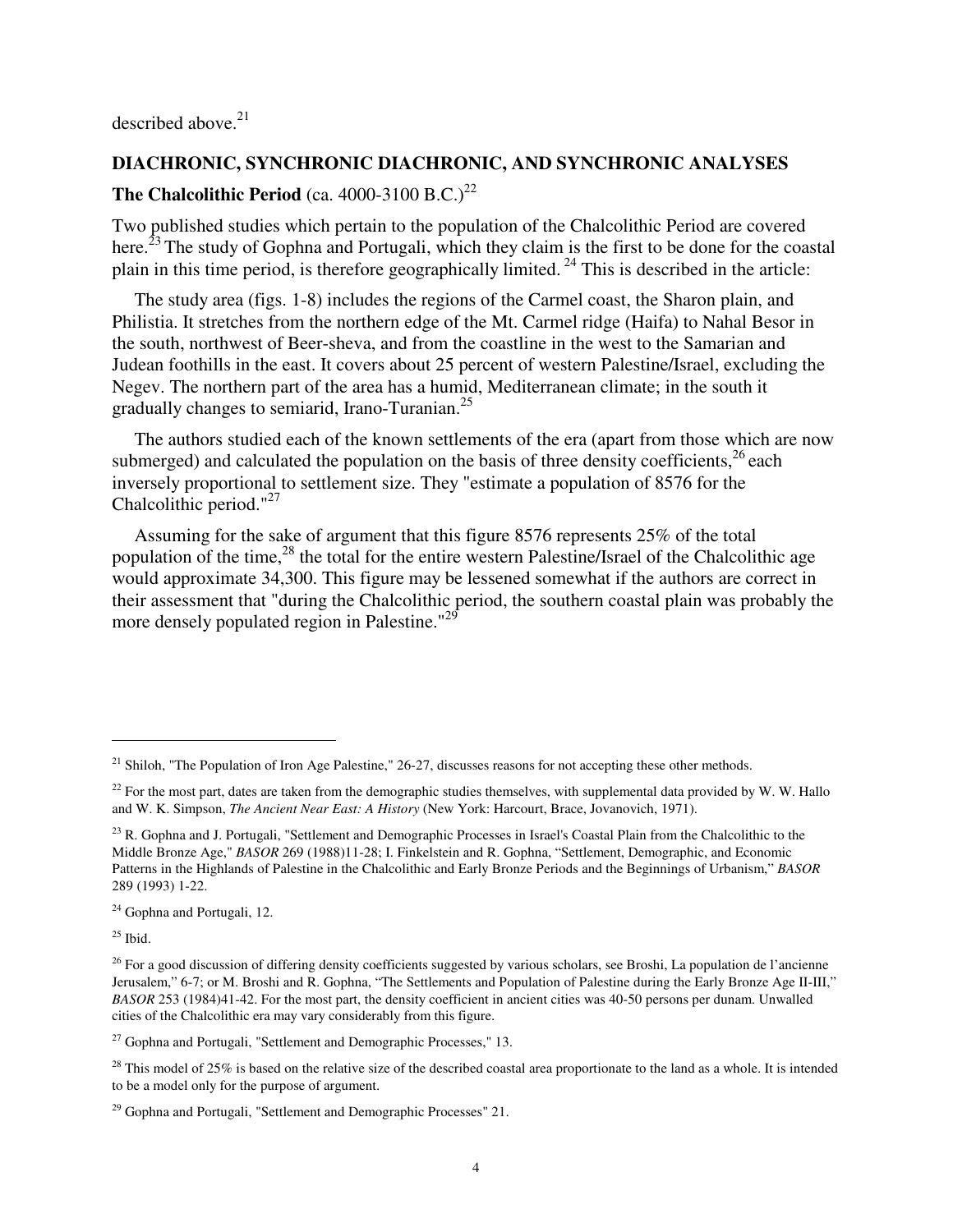The more recent study by Finkelstein and Gophna encompasses the central hill country of Samaria and the Judean hills, including Jerusalem.<sup>30</sup> No totals are offered however, other than the comment that in the coastal plains the density of occupation was four times that of the highlands in the Chalcolithic period.<sup>31</sup>

For the sake of argument, let us assume for a moment that in the initial study Gophna and Portugali are incorrect in their analysis, either by incorrect density coefficients, or by an inaccurate total of settlements, or simply by inept research (the last of which I do not consider to be the case!). Let us assume that they have miscalculated the figure by 90%, and that their figure should be 85,760 for the coastal plains and our suggested total for all the land should be 343,000. One notes immediately that this figure is still far smaller than many of the largest numbers of the Old Testament, and while the present writer quickly admits that the Old Testament does not deal *per se* with this time period of Palestine, the argument in this paper is that *it is unlikely at any time* of Palestine's ancient history that the population attained to that suggested by taking the census figures at face value. This is all the more true for this time period if Gophna and Portugali are correct (or statistically correct within reasonable confidence intervals) in their analysis.

#### **Early Bronze IA and IB** (ca. 3100-2900 BC).

Continuing their study of the same coastal plain region into the Early Bronze Age (EB), Gophna and Portugali note the population shifts to the north in EB IA and to the central portions in EB IB.<sup>32</sup> Due to increasing urbanization late in EB IB with resulting changes in density coefficients, the population figures they suggest may be regarded as somewhat tenuous.<sup>33</sup> They suggest  $2,475$ for EB IA<sup>34</sup> and from 7,705 to 12,925 for EB IB.<sup>35</sup> Assuming our earlier model that their figures represent 25% of the entire land, the entire population of western Palestine at these two times would be 9,900 for EB IA and from 30,820 to 51,700 for EB IB respectively. Again, for the sake of the present argument, if their analysis is wrong by 90% for any reason, the highest totals still do not amount to the large population figures suggested by the censuses of the Old Testament. Again, however, it is thought by the present writer that their analysis has adequate sampling to be statistically significant within reasonable confidence intervals.

### **Early Bronze II-III** (ca, 2900-2300 B.C.)

To the study of Gophna and Portugali concerning the coastal plain of Palestine during Early Bronze II and III may be added the study of Broshi and Gophna of a larger area:

l

<sup>&</sup>lt;sup>30</sup> Finkelstein and Gophna, "Settlement, Demographic, and Economic Patterns" 2.

<sup>31</sup> Ibid. 10.

<sup>&</sup>lt;sup>32</sup> Gophna and Portugali, "Settlement and Demographic Processes" 14.

<sup>&</sup>lt;sup>33</sup> Gophna and Portugali, "Settlement and Demographic Processes" 15, write: "The variable density coefficient is based on the following assumptions: that urban settlements are usually more densely populated than non-urban, but that the highest density is in medium-sized towns, and that density diminishes in larger towns or cities as a result of a higher proportion of public space (e.g., city walls, temples, palaces)."

<sup>34</sup> Ibid. 13.

<sup>35</sup> Ibid. 15.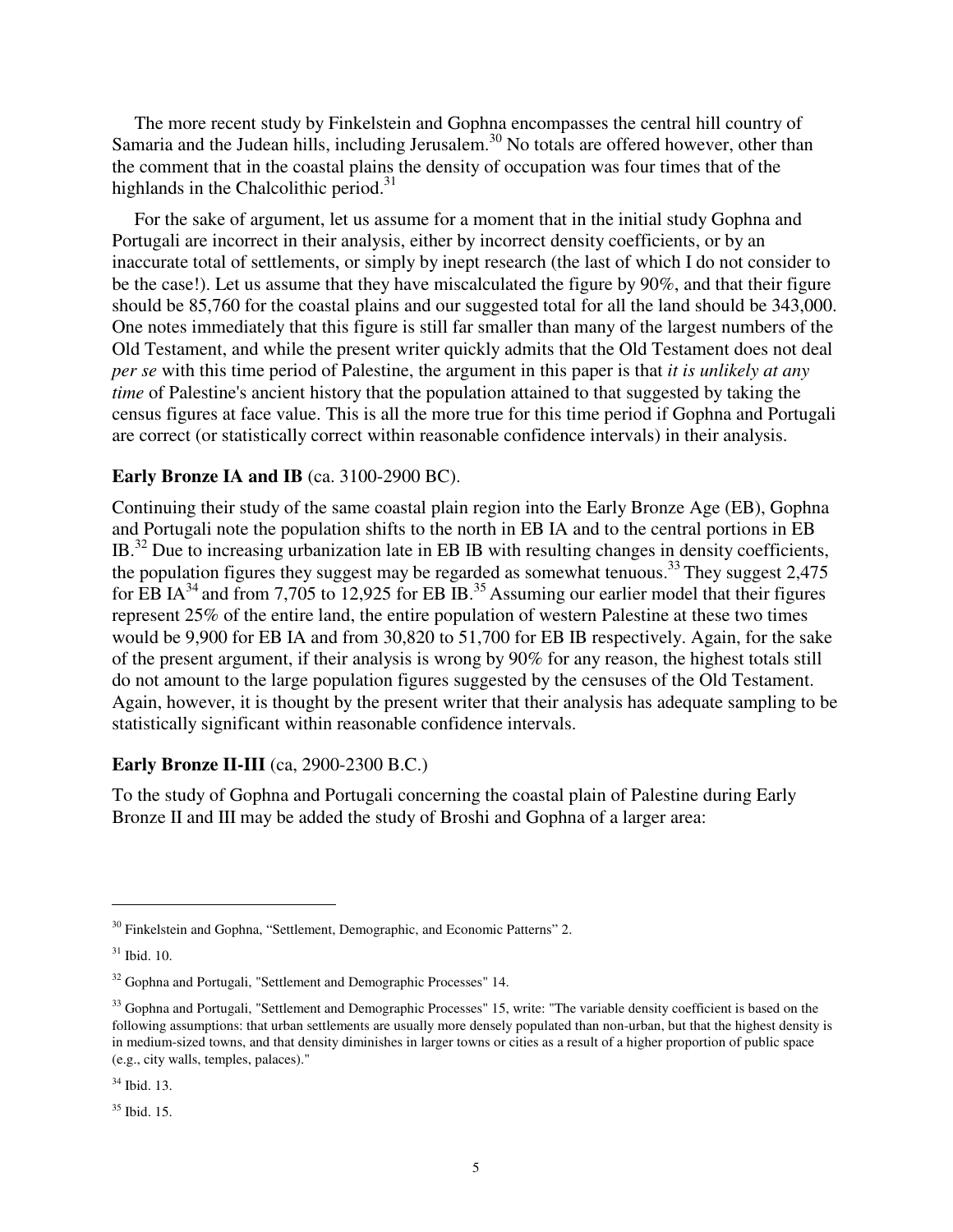The area encompassed in our discussion is western Palestine of the British Mandate (Israel and the occupied territories), excluding the Negev south of Beersheba and the Arad plains. For this area (14,000 of the  $26,000 \text{ km}^2$  of the land area of Mandatory Palestine), reliable archaeological data are available; the area also represents a definite geopolitical unit concerning which data from various periods can be compared.<sup>36</sup>

For the coastal plain, Gophna and Portugali suggest an EB II population of  $17,000$ ,  $37$  which based on our proposed model would yield a total population in Palestine of 68,000. As urbanization increased from this period into the beginning of EB III, "the settled population at that time in Palestine reached [a maximum of]  $150,000$ ."<sup>38</sup>

It is interesting to note that Broshi and Gophna acknowledge that not all of the archaeological data are in, inasmuch as there are still settlements to be uncovered.<sup>39</sup> Most of these though are probably small and probably would have no significant impact on their results.<sup>40</sup>

### **Intermediate Bronze** (ca. 2300-2200 B.C.)

During the period between the Early Bronze and Middle Bronze, there appears to have been a sharp decrease in the population in the coastal plain.<sup>41</sup> Gophna and Portugall suggest that the coastal population fell to only about 1,800 in this period, but this figure may be low since it was a time of temporary abandonment of urban areas.<sup>42</sup> According to our suggested model, the total population of Palestine as a whole based on their figures for the coastal plain would have been 7,200.

<sup>40</sup> Ibid. 50, n. *2.*

<sup>&</sup>lt;sup>36</sup> Broshi and Gophna, "The Settlements and Population of Palestine," 41.

 $37$  Gophna and Portugali, "Settlement and Demographic Processes," 15.

<sup>&</sup>lt;sup>38</sup> Broshi and Gophna, "The Settlements and Population of Palestine," 45. The figure seems to conflict somewhat with the results of Gophna and Portugali, "Settlement and Demographic Processes," 16, that the coastal regions decreased in population in EB III, but this may be mitigated by the fact that the hill country regions were gaining significant numbers (cf. Broshi and Gophna, "The Settlements and Population of Palestine," 49). Finkelstein and Gophna, "Settlement, Demographic, and Economic Patterns," 9, argue that there was actually a decrease in the highlands during EB III.

<sup>&</sup>lt;sup>39</sup> Cf. Broshi and Gophna, "The Settlements and Population of Palestine," 49.

<sup>&</sup>lt;sup>41</sup> Gophna and Portugali, "Settlement and Demographic Processes," 16.

<sup>42</sup> Gophna and Portugali, "Settlement and Demographic Processes," 16.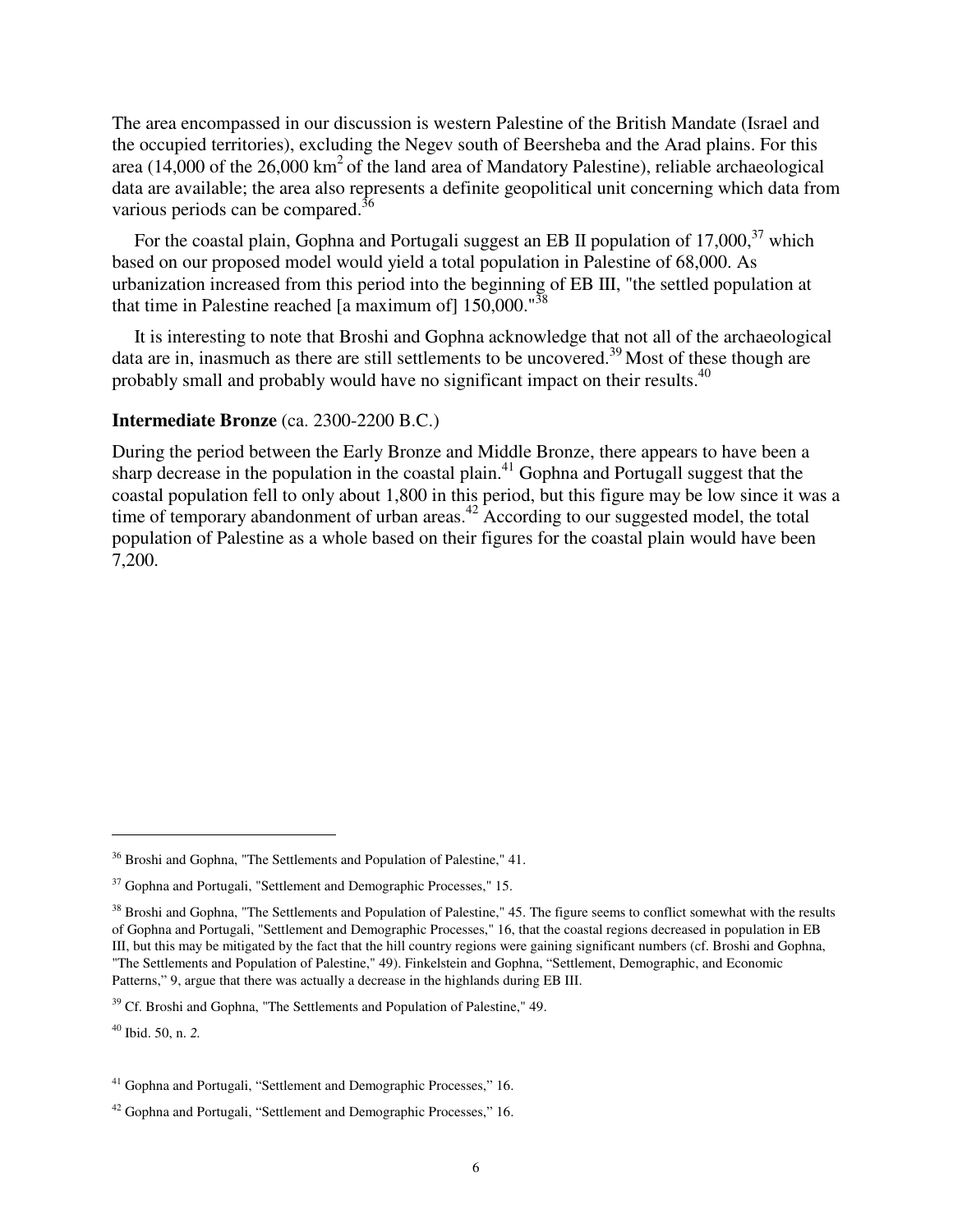# **Middle Bronze I-II** (ca. 2200-1550 B.C.)

Because Middle Bronze (MB) I (ca. 2200-2000) was primarily a phase of urban development in Palestine, the population increased in the coastal plain to "over 28,000."<sup>43</sup> This growth in turn led to further growth and urbanization in MB II (ca. 2000-1550 B.C.), reflected in the coastal population of 37,000.<sup>44</sup> Based on our suggested model, these figures would yield totals of 112,000 and 148,000 respectively for the land as a whole. The latter total comports well with the earlier study of the MB IIA and MB IIB period accomplished by Broshi and Gophna, who suggest a rounded off total of 140,000 for all of Palestine.<sup>45</sup> This information seems to validate our suggested model of using the figures from the coastal plain as 25% of the total for the entire country from the Chalcolithic to the MB II period.

# **Late Bronze Age** (ca. 1550-1200 B.C.)

The published data from the Late Bronze Age (which period covers both the early and late dates for the Exodus) is lacking at this point (the study of Gophna and Portugali ends with MB II).<sup>46</sup> Nelson Glueck has conducted surface explorations in the Trans-Jordan region and concluded that that region was essentially unpopulated during the early part of the Late Bronze Age. Apparently, his conclusions have only recently been called into question.<sup>47</sup> At any rate, if one accepts the biblical testimony that there were seven nations already in the land more numerous than Israel (Deut. 7:1) immediately prior to the Conquest, taking the census numbers of Numbers 1 and 2 at face value mandates that the population of Palestine grew from the 140,000 at the end of MB II to between 15,000,000 and 21,000,000 by the time of the LB era Conquest!<sup>48</sup> What is obvious is that the artifactual remains of such a populace do not exist. Too, one would be hard pressed to explain how the population not only grew to this size, but also diminished to the size reflected in the Iron Age (less than 1,000,000), all within a 350 year period. To answer here that such a diminishing was due to the Conquest of the land by Israel wars against the scriptural testimony that Israel was not able to completely rid the land of Canaanites.<sup>49</sup>

# **Iron Age** (ca. 1200-586 B.C.)

This also may be referred to as the era extending from the middle of the period of the Judges to the Exile. It therefore includes the period of biblical literature from the book of Judges through 2 Kings and is therefore useful in comparing the large numbers of that body of literature with the data from demographic surveys.

<sup>43</sup> Ibid. 17.

<sup>&</sup>lt;sup>44</sup> Ibid.

<sup>45</sup> M. Broshi and R. Gophna, "Middle Bronze Age II Palestine: Its Settlements and Population," *BASOR 261* (1986) 87.

<sup>46</sup> W. F. AIbright, "The Administrative Divisions of Israel and Judah," *JPOS* 5 (1925) 25, n. 15, does note that "the total population of Western Palestine in the Amarna Age was not far from half a million…"

<sup>47</sup> G. L. Mattingly, "The Exodus-Conquest and the Archaeology of Trans-Jordan: New Light on an Old Problem," *Grace Theological Journal (GTJ)* 4 (1983) 245-62. Cf. H. J. Franken and W. J. A. Power, "Glueck's *Explorations in Eastern Palestine*  in the Light of Recent Evidence," VT 21 (1971) 119-23; and Broshi and Gophna, "Middle Bronze Age II," 88, n. 7.

 $^{48}$  For those who accept the early date of the Exodus (ca. 1446 B.C.), the Conquest would have begun ca 1406 B.C. This enormous growth would have had to have taken place in less than 150 years! Even if one accepts a late date for the Exodus of ca. 1260 B.C. and Conquest of ca. 1220 B.C., the growth would have had only 330 years to take place.

<sup>49</sup> Judges 1:19-36.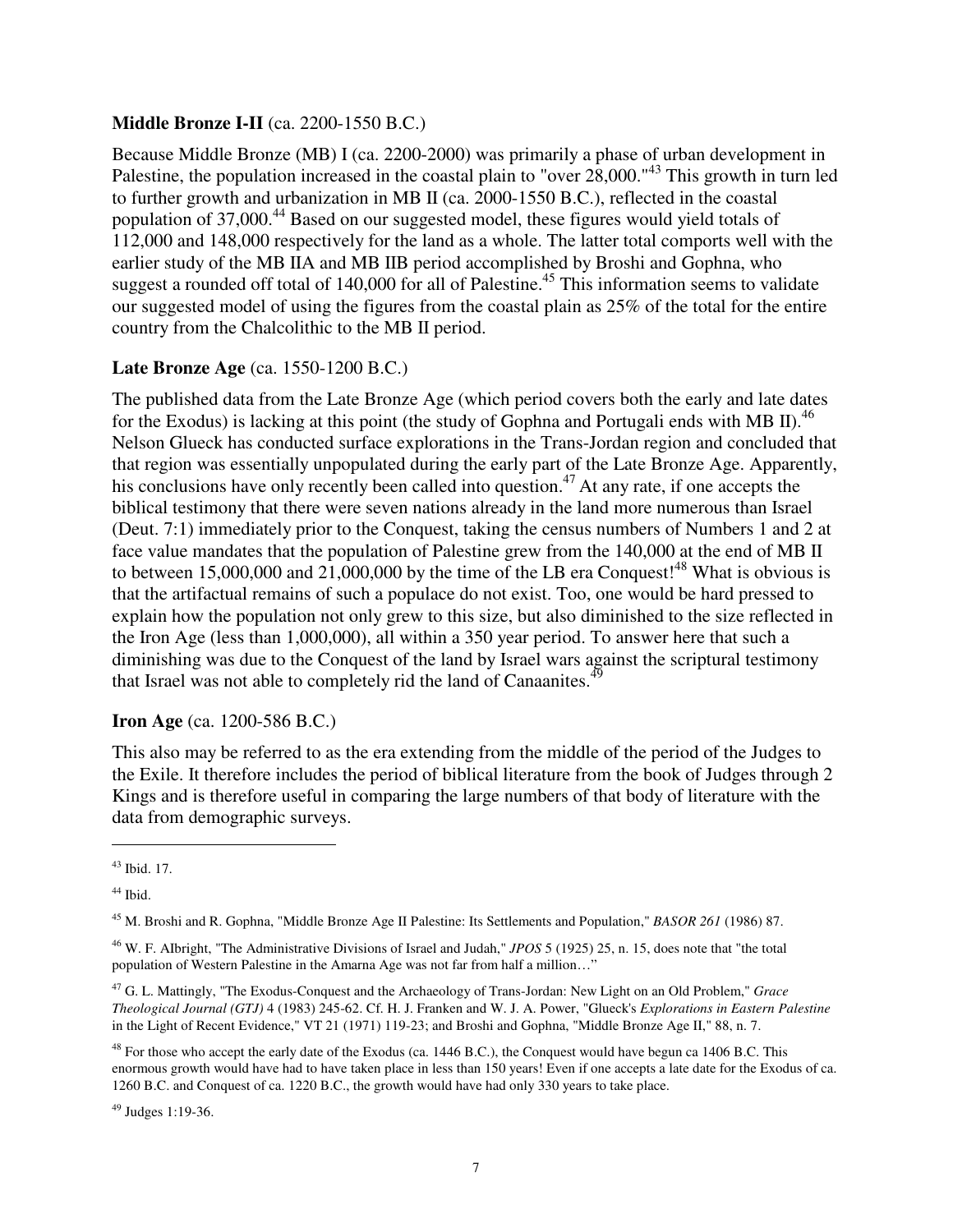Though Yigal Shiloh discusses the issue at length in his 1980 article dealing with Iron Age Palestine, he does not clearly state his opinion for the population as a whole. He instead estimates the urban population at 150,000, with the rural population being somewhat higher.<sup>50</sup> He then compares it to Palestine of the Roman era, wherein the population did not exceed 1,000,000, and states that Iron Age Palestine held fewer inhabitants.<sup>51</sup> Indeed, this is supported by Broshi and Finkelstein who state a total populace in the middle of the  $8<sup>th</sup>$  century BC to be 400,000 for Western Palestine.<sup>52</sup> This figure may be contrasted with a total population of  $5,000,000$ demanded by accepting the earlier census totals of David at face value. Shiloh writes: "The historical reliability of these figures is open to doubt, both on historiographical grounds and in the light of the statistical-demographical analysis outlined above."<sup>53</sup> The present writer takes issue with Shiloh at this point. If the numbers have some meaning other than an accounting of actual value, historical reliability is not the issue with regard to those numbers.

In a diachronic demographic analysis for Jerusalem alone, Broshi suggests that the population of that city in the time of David was 2,000; in the time of Solomon, it was 5,200; in the time of Josiah, it was 20,000.<sup>54</sup> This may be contrasted to Nineveh, which became a much larger city of from 206,000 to 256,000,<sup>55</sup> figures which are somewhat in line with Jonah 4:11. The Lord God himself testifies in that verse to the presence in Nineveh of more than 120,000<sup>56</sup> who did not know their right from their left hand.<sup>57</sup> According to Broshi, much of the growth in Jerusalem between the time of Solomon and that of Josiah was attributable in part to the influx of refugees following the destruction of Samaria and those who soon after were abandoning various Philistine areas.

L'agrandissement de Jérusalem à pres de trois fois ses anciennes dimensions et le doublement du nombre des installations en Juda doit s'expliquer, croyons-nous, par l'arrivée de nombreux réfugiés israélites qui s'établirent en Juda apres la chute de Samarie (721 av. J.-C.), et la migration vers l'Est de la population judéenne abandonnant les provinces de l'Ouest cédées par Sennachérib aux villes des Philistins (701 av. J.-C.).<sup>58</sup>

<sup>50</sup> Shiloh, "The Population of Iron Age Palestine" 32.

<sup>51</sup> Ibid. 33; cf. Broshi, "The Population of Western Palestine" 7.

<sup>52</sup> M. Broshi and I. Finkelstein, "The Population of Palestine in the Iron Age II, *BASOR* 287 (1992) 47-60.

<sup>53</sup> Shiloh, "The Population of Iron Age Palestine" 32.

<sup>54</sup> Broshi, "La population de l'ancienne Jerusalem" 13.

<sup>&</sup>lt;sup>55</sup> Shiloh, "The Population of Iron Age Palestine" 32. S. Parpola estimates the population of Nineveh in the 620 B.C. era to exceed 300,000 including suburbs (quoted in J. M. Sasson, *Jonah,* The Anchor Bible 24B {New York: Doubleday, 1990}, 312).

<sup>56</sup> "More than twelve ten-thousands of persons." It is interesting to note that this phrase does not include the term *'elep*, but rather *ribbo'*. One also notes the unusual use of the term *'adam* here instead of the usual and expected *'îš*. Too, in this case, the number is not seen in a military context nor in a royal inscriptional genre.

<sup>57</sup> For a discussion of whether or not these were children, see Hans Walter Wolff, *Obadiah and Jonah: A Commentary,* trans. by M. Kohl (Minneapolis: Augsburg Publishing House, 1986) 175.

<sup>58</sup> Broshi, "La population de l'ancienne Jerusalem," 9. Broshi had developed this premise earlier in "The Expansion of Jerusalem in the Reigns of Hezekiah and Manasseh*," IEJ* 24 (1974) 21-26, and reconfirmed it (as co-author with Israel Finkelstein) in the more recent "The Population of Palestine in Iron Age II, *BASOR* 287 (1992) 47.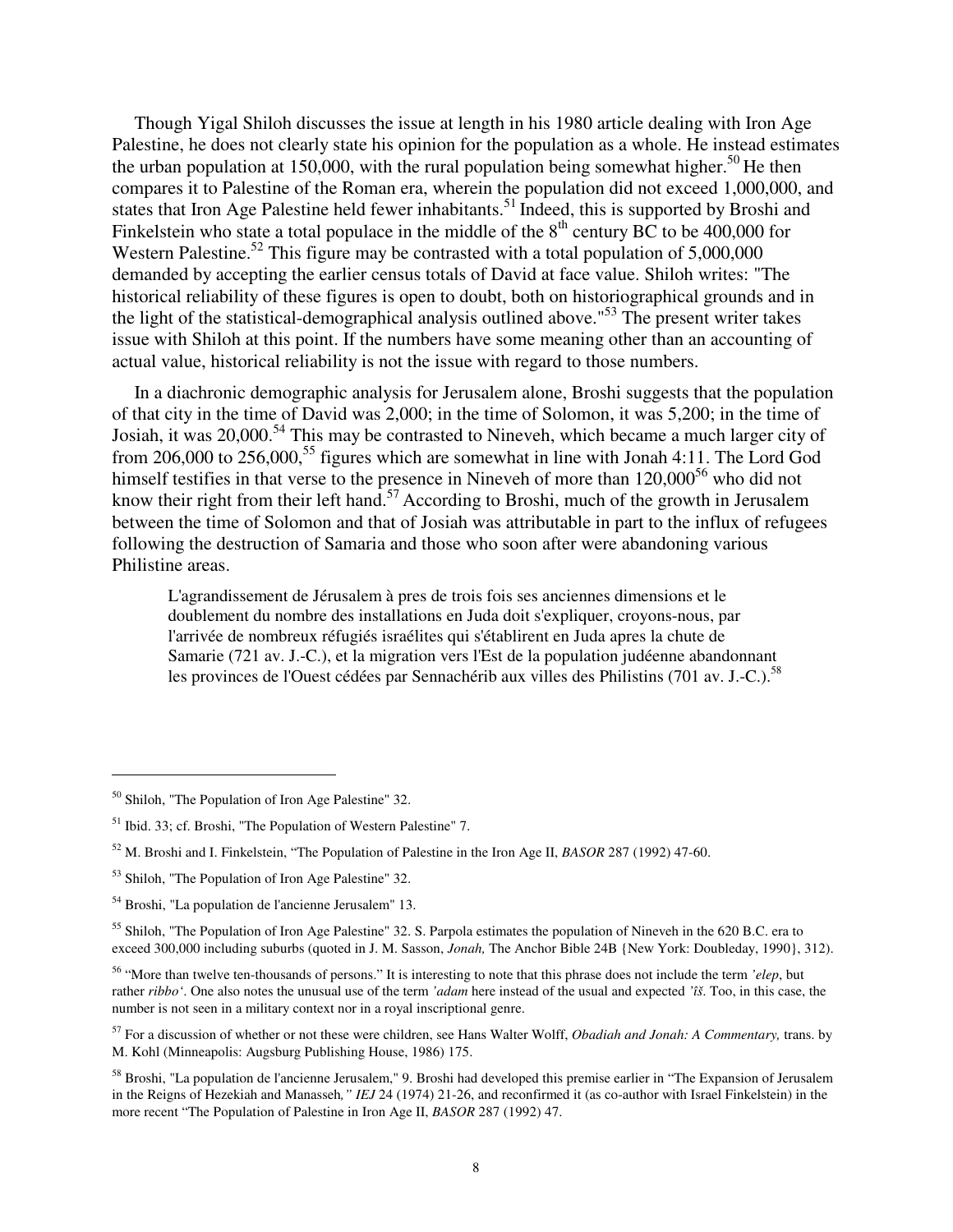## **Post-Exilic and Intertestamental Eras** (inc. LH-ER) (ca. 536 B.C.-A.D. 1)

There have been no significant demographic studies of Palestine as a whole conducted for this era, to the best of the knowledge of the present writer. It is doubtful that the population was at its greatest during this difficult period following the exile. The diachronic demographic analysis for Jerusalem alone by Broshi does include this period, however. During the Persian period, the city had an area of about 120 dunams and a population of about 4,800.<sup>59</sup> The city grew until in the second century B.C. it boasted a population of about 32,000, which under Herod the Great increased to about  $38,500^{60}$ 

# **Roman-Byzantine Era** (ca. 60 B.C.-A.D. 600)

In sharp contrast to the Post-Exilic era in Palestine, there have been numerous attempts to estimate the population of the era of Roman occupation, especially of the first century A.D. One of the earliest attempts was that of Josephus. An extrapolation of his figures for various towns and cities yields a populace numbered at  $2,265,000$ .<sup>61</sup> Byatt lists nearly 20 scholars who have estimated the total first century A.D. population of Palestine, with estimates ranging from under one million to  $6,000,000$ .<sup>62</sup> The demographic study conducted by Broshi in 1979 is based on extrapolating a total figure from an analysis of the population estimates for the Negev: "We have chosen the Negev for discussion because it is the only region in Western Palestine in the Roman-Byzantine period where the population can be estimated with a reasonable degree of accuracy."<sup>63</sup> Using accepted methods of demographic estimates, Broshi concludes: "If our supposition that the urban population represented but a third of the total, then the overall population of Palestine in its

Byzantine heyday reached the million mark, at most."<sup>64</sup>His earlier study on Jerusalem seems to bear this out. The city continued to show growth after Herod the Great to a population of 82,500 until shortly before the destruction of the Second Temple -- it took until the time of Justinian (ca. A.D. 565) to recoup to just  $53,250^{65}$  Even the highest of these figures is insufficient to postulate (by extrapolation) a population for the entire region much in excess of 1,000,000.

l

 $64$  Ibid. 5.

<sup>59</sup> Broshi, "La population" 13.

 $60$  Ibid.

<sup>61</sup> A. Byatt, "Josephus and Population Numbers in First Century Palestine," *PEQ 105* (1973) 60. Broshi extrapolates the figure at 2,500,000. Cf. Broshi, "The Population of Western Palestine," 6. Broshi thinks the population figures offered by Josephus are exaggerated; M. Broshi, "The Credibility of Josephus," *JJS* 33 (1982) 379-384.

 $62$  Byatt, "Josephus and Population" 52. For an earlier review of the various estimates of the first century population of Palestine, see C. C. McCown, "The Density of Population in Ancient Palestine," *JBL* 47 (1966) 425-27.

<sup>63</sup> Broshi, "The Population of Western Palestine" 1.

<sup>65</sup> Broshi, "La population de l'ancienne Jerusalem" 13.